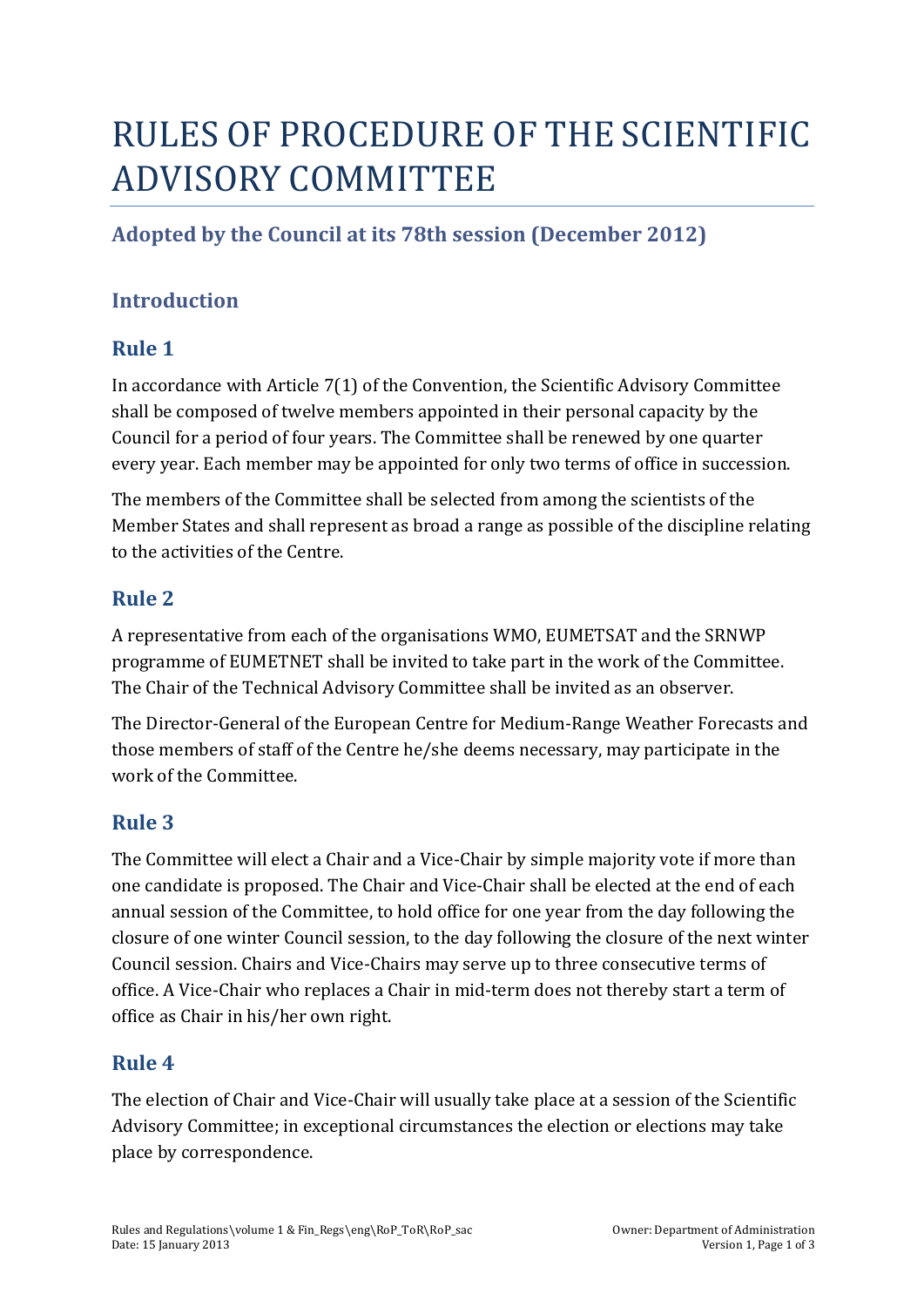## **Rule 5**

Five members of the Scientific Advisory Committee shall constitute a quorum. In the absence of the Chair, the Vice-Chair will act as Chair; in the absence of both Chair and Vice-Chair the members of the Committee will elect from among those members present a temporary Chair for that particular session.

#### **Rule 6**

In accordance with Article  $7(3)$  of the Convention, the Committee may invite experts, in particular persons belonging to the services using the Centre, to take part in its work when there are specific problems to be solved.

#### **Rule 7**

The Scientific Advisory Committee shall normally meet once each year. At least 30 days' notice will be given for each session.

#### **Rule 8**

In accordance with Article  $7(2)$  of the Convention, the Committee shall draw up, for submission to the Council, opinions and recommendations on the draft programme of activities of the Centre drawn up by the Director-General and on any matter submitted to it by the Council. The Director-General shall keep the Committee informed concerning the implementation of the programme. The Committee shall give opinions on the results obtained.

#### **Rule 9**

The provisional agenda for each session will be agreed by the Chair and the Director-General. The papers relevant to the Committee's work of forming opinions and recommendations will be issued by the Centre at least twenty days before the session at which they will be considered.

#### **Rule 10**

When necessary, opinions and recommendations of the Committee shall be determined by a simple majority of the votes cast for and against. If an equal number of votes is cast for and against a proposal, that proposal shall be regarded as lost.